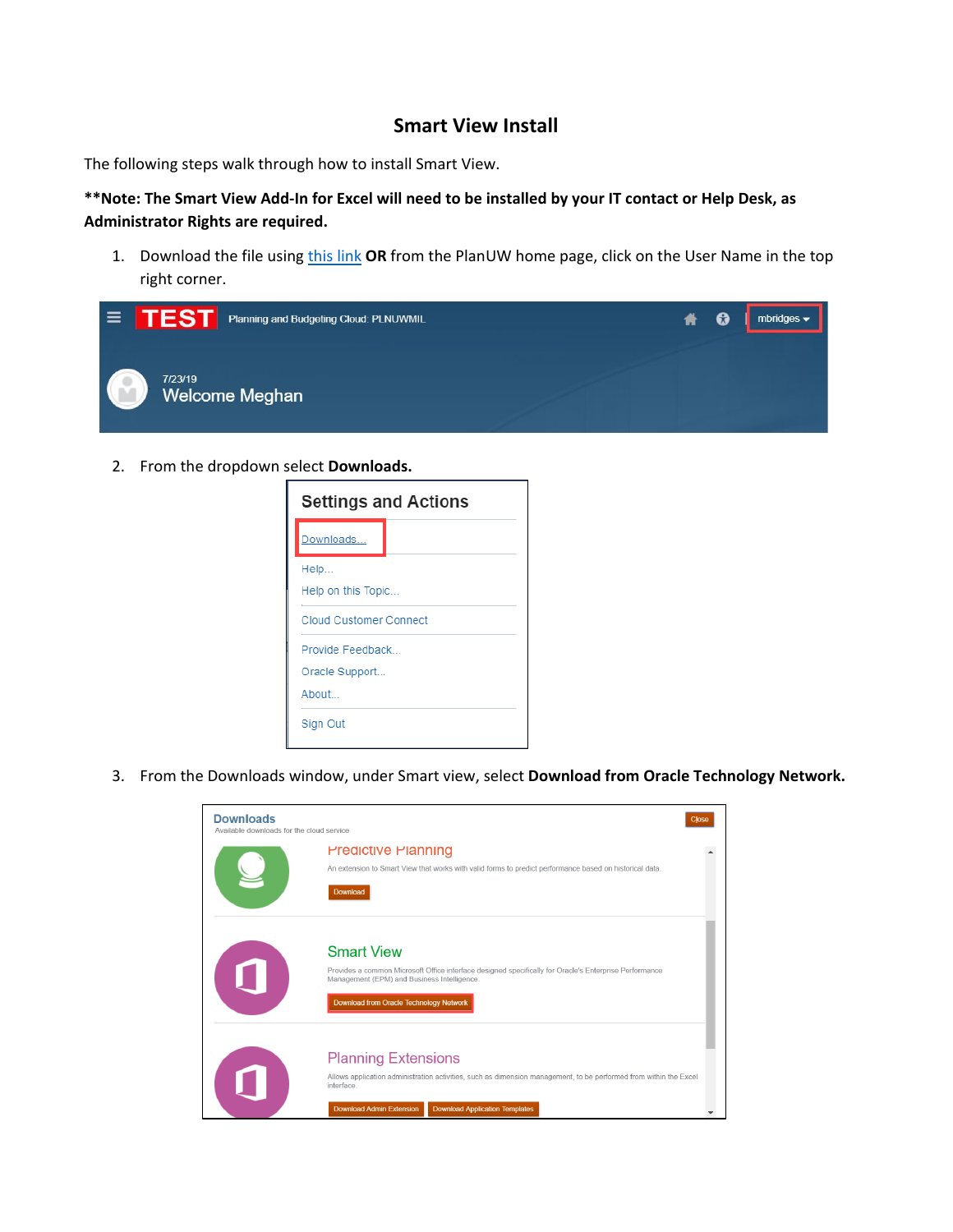4. This will open a new tab and bring you to the Oracle website. From the website, click **Download Latest Version.** 



5. In the next tab, **Accept** the license agreement and click **Download Now.** 

| Download the latest version of Oracle Smart View for Office                                                                                                         |
|---------------------------------------------------------------------------------------------------------------------------------------------------------------------|
| <u>You</u> must accept the <b>OTN License Agreement</b> to download this software.<br>Accept License Agreement   C Decline License Agreement<br><b>Download Now</b> |
| How do I check what version of Microsoft Office I have installed?                                                                                                   |
| If you need another version please visit Oracle Support or Oracle Software Delivery Cloud.                                                                          |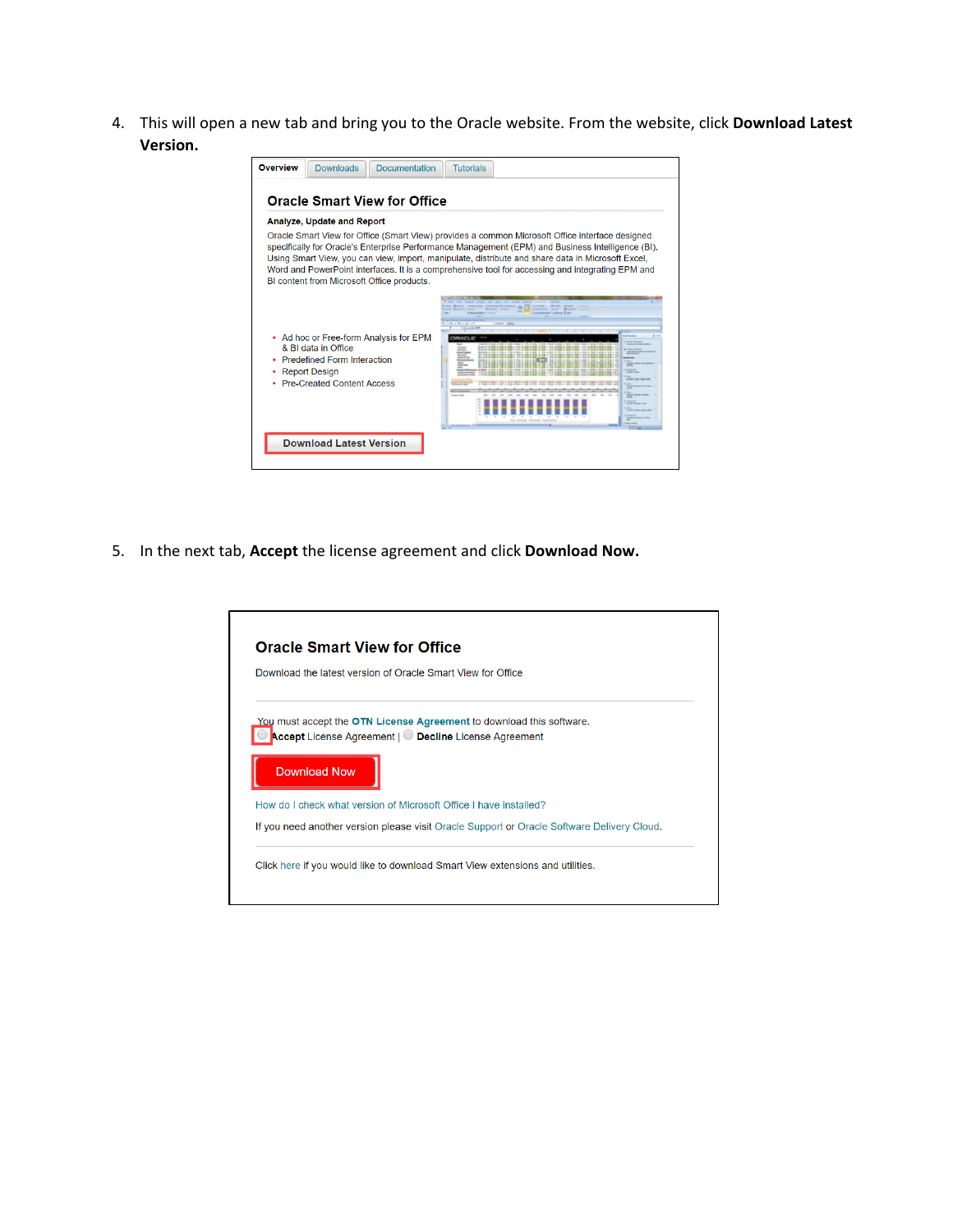6. If prompted, sign in with your Oracle.com login/password. If you do not have a login, please create an account. **Note: If you have been provisioned to PlanUW, those log in credentials will not work on this screen and you will need to create an account.** 

| ORACLE <sup>®</sup>                                                            |
|--------------------------------------------------------------------------------|
| Oracle account sign in<br>Username<br>(i)<br>mbridges@huronconsultinggroup.com |
| Password<br>                                                                   |
| Sign in                                                                        |
| Need help?<br><b>Create Account</b>                                            |

7. Open and Save the zip file to a place on the computer where it can be easily accessed.

|  | $\blacktriangleright$ This PC $\blacktriangleright$ Desktop $\blacktriangleright$ SmartView for SS $\blacktriangleright$ |               |                                        |            |  | ↓ ひ   Search SmartView for SS |  |
|--|--------------------------------------------------------------------------------------------------------------------------|---------------|----------------------------------------|------------|--|-------------------------------|--|
|  | Name                                                                                                                     | Date modified | <b>I</b> vpe                           | Size       |  |                               |  |
|  | $\sim$ svc11125900.zip                                                                                                   |               | 7/23/2019 11:17 AM Compressed (zipped) | 142.896 KB |  |                               |  |

8. Right click on the extracted file and select **Extract All.** 

| $Q$ pen<br>Open in new window   |  |
|---------------------------------|--|
| Extract All                     |  |
| $7 - Zip$                       |  |
| CRC SHA                         |  |
| Encrypt for sharing             |  |
| Open Dell Encryption            |  |
| Pin to Start                    |  |
| Cisco AMP For Endpoints         |  |
| Share                           |  |
| View online                     |  |
| Choose OneDrive folders to sync |  |
| Edit with Notepad++             |  |
| Open with                       |  |
| Give access to                  |  |
| Restore previous versions       |  |
| Send to                         |  |
| Cut                             |  |
| Copy                            |  |
| Create shortcut                 |  |
| Delete                          |  |
| Rename                          |  |
| Properties                      |  |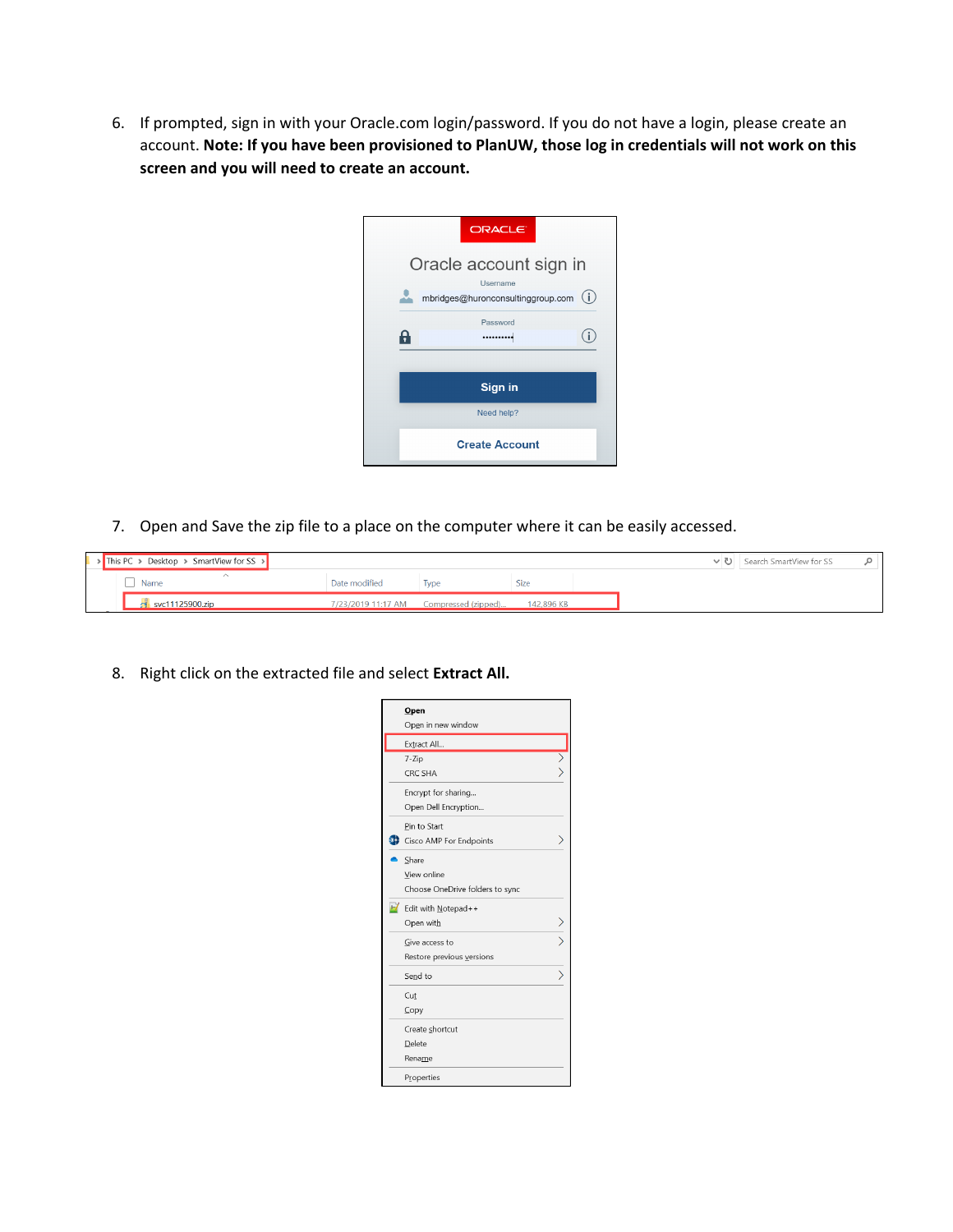9. Confirm the extracted files will be placed in the same folder. Then click **Extract.** 



10. Open the newly extracted folder, confirm the three items in the folder.

|                 | This PC > Desktop > SmartView for SS > svc11125900 |                                  |              |             |
|-----------------|----------------------------------------------------|----------------------------------|--------------|-------------|
|                 | $\wedge$<br>Name                                   | Date modified                    | <b>I</b> vpe | <b>Size</b> |
|                 | smart_view_11125900_readme.htm                     | 7/23/2019 11:21 AM HTML Document |              | 72 KB       |
| <b>Luron</b> Co | SmartView.exe                                      | 7/23/2019 11:21 AM Application   |              | 145,486 KB  |
|                 | version.xml                                        | 7/23/2019 11:21 AM XML Document  |              | 1 KB        |

11. Right click on **SmartView.exe.** Select, **Run as Administrator**.

| Smart_view_11125800_readme.htm       | 10/29/2018 9:19 AM                                                                                                                                                                                                                                        |    | <b>HTML</b> Document | <b>77 KB</b> |
|--------------------------------------|-----------------------------------------------------------------------------------------------------------------------------------------------------------------------------------------------------------------------------------------------------------|----|----------------------|--------------|
| <b>F</b> SmartView.exe<br>$\backsim$ | AMAINALAA<br>Open                                                                                                                                                                                                                                         | AM | Application          | 135,119 KB   |
| version.xml                          | Run as administrator<br>Φ<br>Troubleshoot compatibility<br>Run with graphics processor<br>$7 - Zip$<br><b>CRC SHA</b><br>岭<br>Share<br><b>B</b> Bitdefender<br>Restore previous versions<br>Send to<br>Cut<br>Copy<br>Create shortcut<br>Delete<br>Rename | AM | <b>XML</b> Document  | 1 KB         |